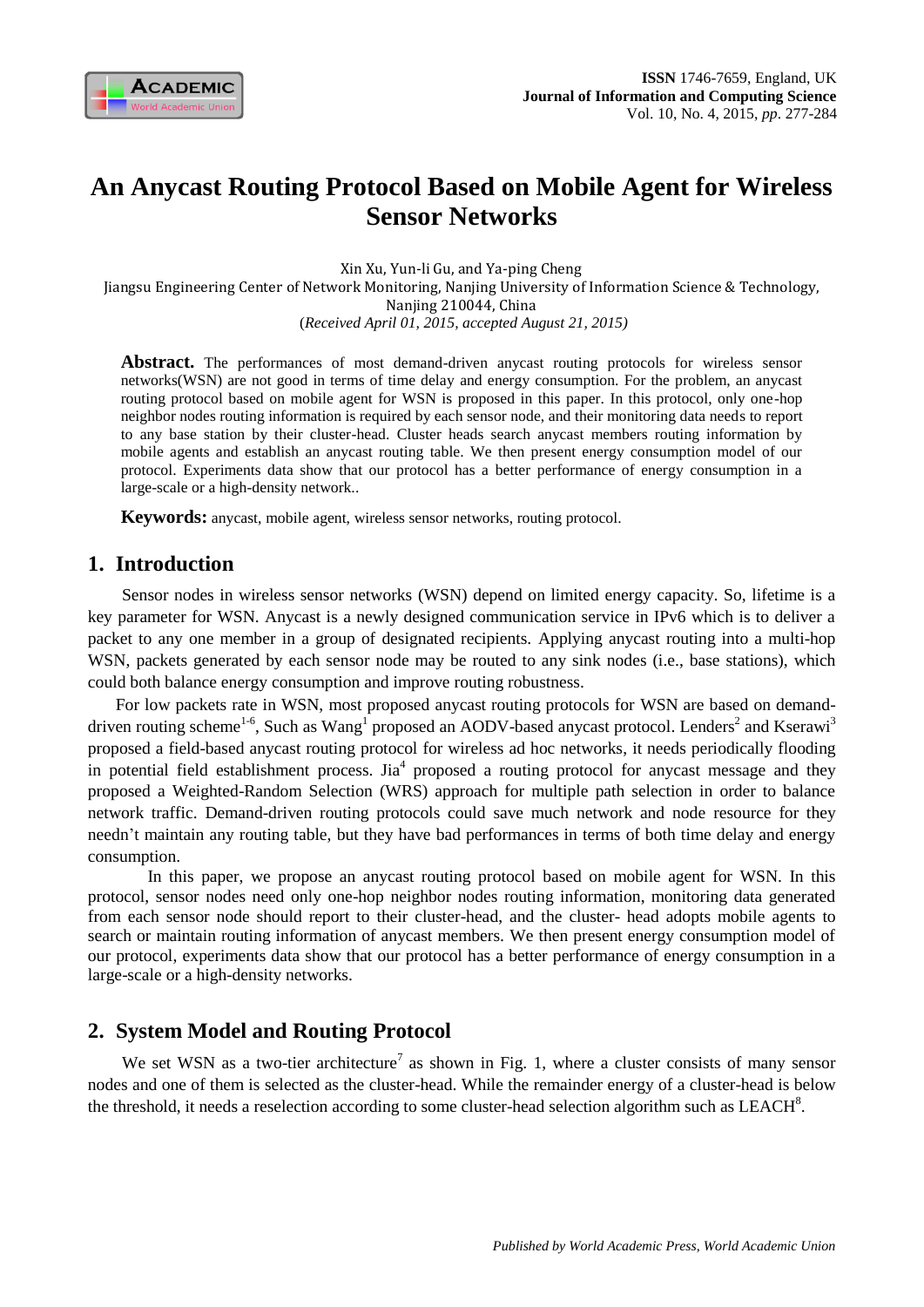

Fig. 1: WSN based on two-tier architecture.

We model WSN by a directed graph  $G=(V, E)$ . Where V is the set of N vertices(sink nodes and tiny sensor nodes) with a density *ρ*, and *E* is the set of *m* edges. All sink nodes share a same anycast address, and anycast group *A* (total *M* members and the *i*-th member is denoted by  $A_i$ ) is denoted by  $G(A)$ . Assuming transmission range equal to overhearing rang, and it is denoted by *d*. Therefore, the number of one-hop neighbor nodes of each sensor node is  $n-1$  (where,  $n=\pi d^2 \rho$ ).

One of responsibilities of cluster-heads is to report monitoring data generated from all sensor nodes of the cluster to any sink nodes (i.e., *G*(*A*) members). For saving cluster-heads energy cost, most anycast routing protocols for WSN adopt demand-driven scheme, but they meet the problem of bad performances in term of both time delay and energy consumption. For this reason, an anycast routing protocol based on mobile agent is proposed in this paper.

### **2.1. Data Structure of the Protocol**

Cluster-heads need to report monitoring data to any anycast member, so in our protocol they need to maintain two local information table: anycast routing table and statistics table. In our protocol, micro-sensor nodes only need local information, so they only need to maintain a local routing table only about their neighbor nodes information.

(1)Anycast routing table

Each record in anycast routing table should include unicast address and anycast address of the destination, the address of the next-hop node, routing metric, routing stack, routing weight and so on. Where, the calculation of routing metric is based on multi characters of both the anycast path and the intermediate nodes (such as time delay, distance and the remainder energy of nodes). For balancing data flow and energy consumption, we apply WRS scheme. That means, according to routing weight, the cluster-head select an anycast member randomly as its target to report the monitoring data. WRS scheme can balance both data flow and energy consumption, thus improve network lifetime.

(2) Statistics table

The structure of statistics table is as below:



Where,  $S(A_i)$  is a 5-tuple set  $M_i[A, LA_i, \mu_i, \sigma_i^2, \omega]$ .  $LA_i$  is the any cast address of  $A_i$ ,  $\mu_i$  and  $\sigma_i^2$  are the average and variance of routing metric respectively,  $\omega$  is for preserving the best routing metric.

#### **2.2. Anycast Protocol Based on Mobile Agent**

In this protocol, we adopt the characters of both the vector-distance routing algorithm and the link-state routing algorithm. A sensor node needs exchange routing information only with neighbor nodes at every time interval  $\Delta t_1$ ; a cluster-head needs to initiate *M* agents to search  $G(A)$  members at every time interval  $\Delta t_2$ . A cluster-head needs 3 steps to initiate anycast routing table:

Step A: search for anycast paths between the cluster- head and *G*(*A*) members.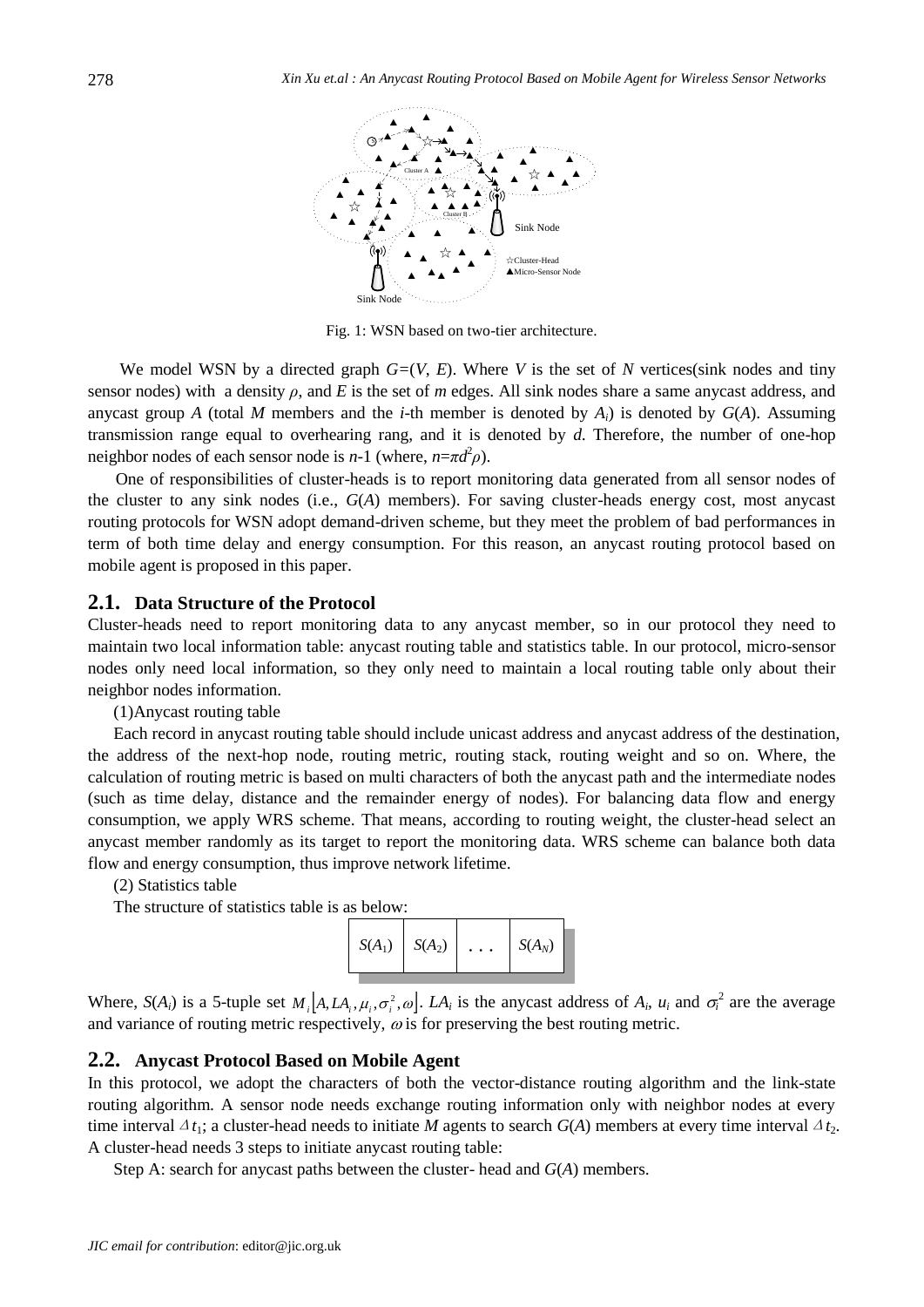Every defined time interval  $\Delta t_2$ , a cluster-head should send *M* mobile agents whose destination is *A* to search for *G*(*A*) members. For shorting transversal time of agent, we give agent higher priority than monitoring data. At each node agent passes by, agent should push the node's ID into agent's stack *S* and record the node's ID, address, travel time and the remainder energy of the node into agent's dictionary. At each intermediate node *i*, agent visits local routing table, then chooses the next stop  $j(j \notin S)$  according to the sequence below:

(1)Those nodes never be invited;

(2)Those nodes are *G*(*A*) member, that is to say, they can be searched at node *i*'s local routing table;

(3)Other nodes.

Which node will be selected as the next stop firstly is also determined by the remainder energy of node and the queue length of the link. We denote  $P_{i,jA}$  the probability of that node *j* is selected as the next stop. The calculation of  $P_{i}$ <sup>*iA*</sup> is as follows:

$$
P_{ijA} = (1 - \beta) \frac{(1 - q_{ij}) / \sum_{j=1}^{N_i} q_{ij}}{(N_i - 1)} + \beta \frac{E_j}{E}
$$
 (1)

Where,  $\beta$  is a parameter for adjustment;  $q_{ij}$  is the length of the queue in node *j*;  $N_i$  is the number of neighbor nodes of node *i*; *E<sup>j</sup>* is the remainder energy of node *j*; *E* is the initiate energy of node *j*. So *E*/*E<sup>j</sup>* can be viewed as "transmission resistance". Selecting the path of low "transmission resistance" can avoid using the path in which the intermediate nodes are nearly exhausted energy. Thus, the value of  $P_{i\mu A}$  can reflect both the throughput and the rate of the remainder energy of node *j*.

If before arrival at the destination, agent's TTL(Time To Live) exceeds the stated boundary, then agent will be deleted. If agent arrives at  $A_i$ , it does the following process:

(a)Seek routing information left by previous agents sent by the cluster-head. If not exist, marks tag="new" in agent's dictionary, then go to step (d); otherwise, go to step (b).

(b)Compare the new path by agent and the old path by previous agents. If they are not the same, go to step (c); otherwise, marks tag="old", then go to step (d).

(c)Use routing metric to evaluate the two paths. If the old path is better, agent will be deleted, then the process is finished; otherwise marks tag="new", go to step (d).

Routing metric is calculated as below:

$$
c(A_i) = \sum_{j=1}^{K} \alpha \frac{1}{t_j(A_i)} \frac{E_j}{E}
$$
 (2)

Where,  $\alpha$  is a system parameter, *K* is the number of travel hops between the cluster-head and  $A_i$ ,  $t_j(A_i)$  is travel time during node *j*. So, the value of  $c(A_i)$  is determined by time delay, the distance and the rate of remainder energy.

(d) In response to agent's arrival,  $A_i$  initiates a reverse mobile agent and sends it back to the cluster-head. Agent handovers its stack and dictionary to both reverse agent and  $A_i$ , then agent will be deleted. We give reverse agent the highest priority to ensure it returns to the cluster-head as soon as possible. Reverse agent should provide routing information to every clusters it passes by, and those cluster-heads consider it as their own reverse agent. This scheme is for the purpose of sharing routing information among clusters. After reverse agent arrives at the destination, it need be checked for integrality and authority. After passing the check and while tag="new", reverse agent is given authority to update anycast routing table and statistic table of the cluster-head.

Step B: update statistics table

Check the tag. If tag="new", it means a new anycast path, use Eqs.3 to update statistics table; if tag="old", it means an anycast path already recorded in anycast routing table, but the metrics  $c(A_i)$  should be updated due to energy loss, time pass, etc, use Eqs.4 to update it.

$$
\begin{cases} \mu_i = c(A_i) & (3) \\ \sigma_i^2 = 0 & (\sigma_i^2 = (1 - \eta)\sigma_d^2 + \eta c(A_i) - \mu_d)^2 \end{cases}
$$
 (4)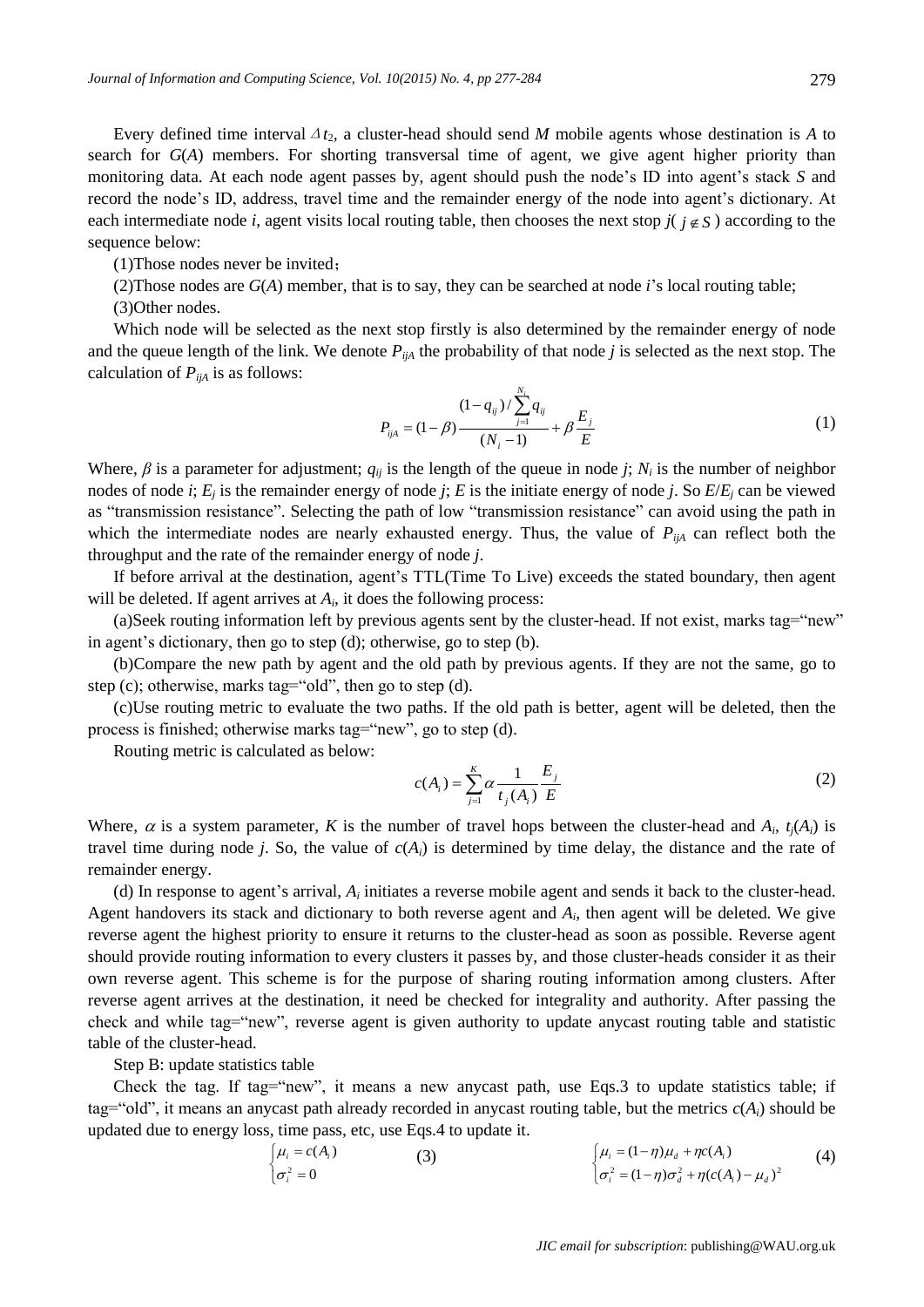Where,  $\eta$  is a parameter taken as the moving observation window. From  $\eta$  in Eqs.4, we know, routing information returned by the older agent, the less impact on the value of  $u_i$  and  $\sigma_i^2$ .

Step C: packet forwarding

According to Eqs.3 or Eqs.4, we calculate all *G*(*A*) member's routing metrics *u* and record their routing weight in anycast routing table according to  $WRS<sup>4</sup>$ . When needed to report to anycast address  $A$ , the cluster-head searches the anycast routing table for the records that match *A*. In a series of records, we apply WRS to select one of *G*(*A*) members as our routing target this time.

# **3. Energy Consumption Model And Analysis**

In this section, we present energy consumption models of both AODV protocols (applying WRS scheme, in brief, called AODV-WRS) and our protocol, then evaluate the performances of them.

We denote  $\{E_T \times k\}$  and  $\{E_R \times k\}$  by the energy consumption for sending and receiving *k* bits packets respectively.

$$
\{E_{T} \times k\} = E_{amp} \times d^{n} \times k + E_{elec} \times k \tag{5}
$$

$$
\{E_R \times k\} = E_{elec} \times k \tag{6}
$$

Where *d* is the distance and *n* is the path loss index. In our study, we assume  $n=4$ ,  $E_{elec}=50 \text{ nJ/bit}$  and  $E_{amp}$ =1.3p*J*/bit/m<sup>4</sup>.

Most energy consumption overhead in AODV-WRS is due to RREQ and RREP packets which mainly depend on path creation frequency *r*. We set *r* as below:

$$
r = \min\{r_e, r_{\max}\}\tag{7}
$$

Where,  $r_e$  is monitoring event frequency and  $r_{max}$  is a given max value (system parameter).

$$
\{E_r \times L_q\} r \tau (\tau - 1) N^2 / C \tag{8}
$$

Assuming that each cluster has average *C* nodes, we have total *N*/*C* cluster-heads. Every cluster-head should search base stations by flooding RREQ, and the intermediate nodes should transmit RREQ to all other neighbor nodes. Assuming node density is *ρ*, during node's transmit range *d*, each node has average  $\tau$ =*n*-1 neighbor nodes (where,  $n = \pi d^2 \rho$ ).

Each cluster-head should transmit RREQ to it's other *τ* neighbor nodes, and each intermediate node should transmit RREQ from one of it's neighbor nodes to the other *τ*-1 neighbor nodes. So, the energy consumption overhead for RREQ from every cluster-heads and thus transmission overhead in intermediate nodes is totally as below:

$$
\{E_T \times L_q\} r \tau (\tau - 1) N^2 / C \tag{9}
$$

Where,  $L_q$  is the packet size of RREQ.

In wireless networks, while a node is sending packets, the signal is received by all nodes inside the node's broadcast radius. So, the energy consumption due to receiving RREQ in AODV-WRS is as below:

$$
\{E_R \times L_q\} r \tau^2 (\tau - 1) N^2 / C \tag{10}
$$

In AODV-WRS, all destination nodes (base station) should reply a RREP packet to cluster-heads. So, the energy consumption for sending RREP is given by

$$
\{E_T \times L_p\} r \sum_{j=1}^{N/C} \sum_{i=1}^{M} h_{ij}
$$
 (11)

Where,  $h_{ij}$  is the routing hops between  $A_i$  and the cluster-head *j*, *M* is the number of anycast members, and  $L_p$ is the packet size of RREP.

In AODV-WRS, the energy consumption for receiving RREP is given by

$$
\{E_R \times L_p\} r \tau \sum_{j=1}^{N/C} \sum_{i=1}^{M} h_{ij} \tag{12}
$$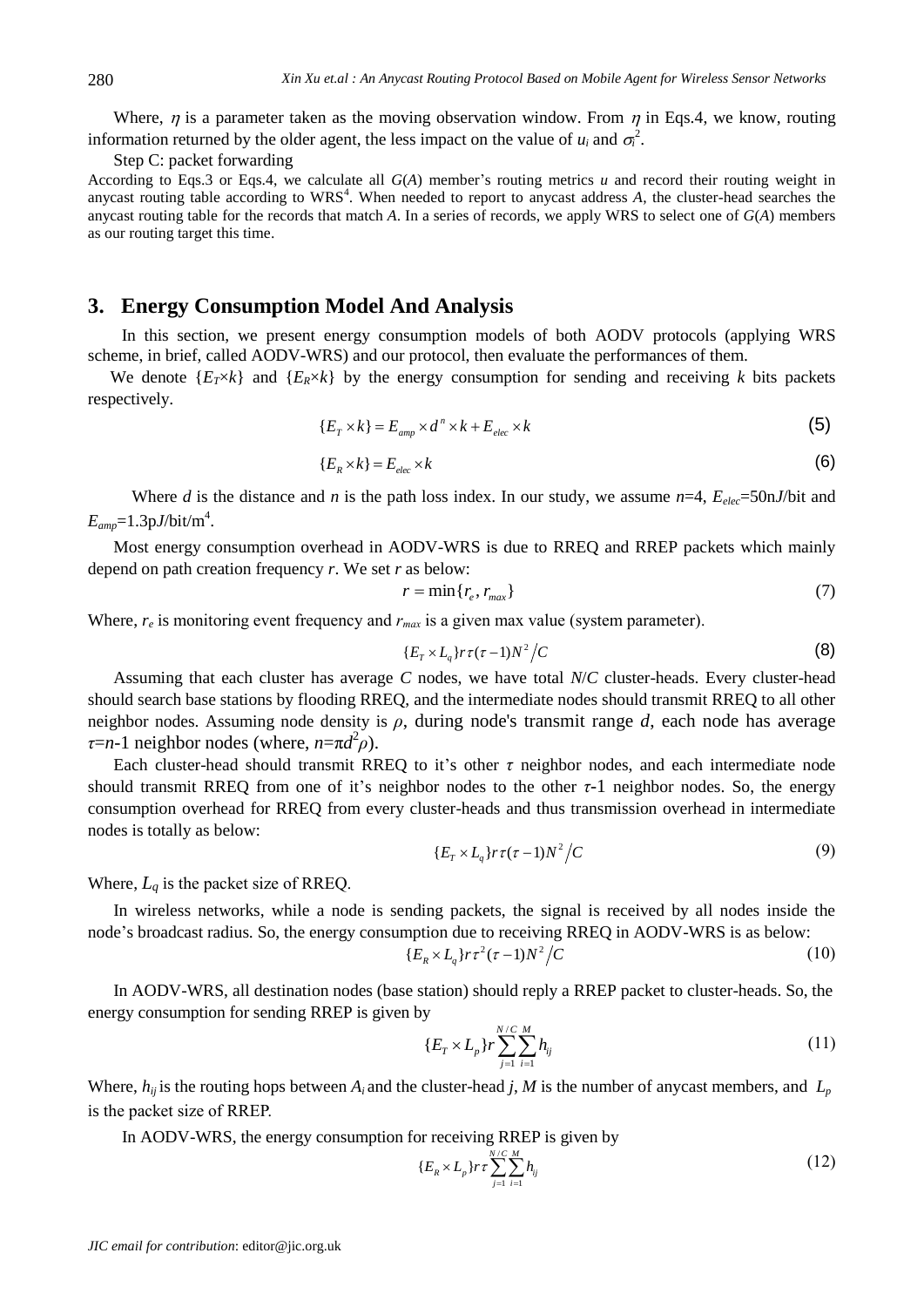Each node in both AODV-WRS and MAARP should maintain it's one-hop neighbor node's routing information, The energy consumption for maintain local routing information is given by

$$
(\{E_r \times L_s\} + \{E_R \times L_s\}\tau)r_bN \tag{13}
$$

Where,  $L_s$  is the size of the exchange packet and  $r_b$  is the frequency of exchange routing information among neighbor nodes.

In conclusion, we can obtain the energy consumption for searching anycast paths in AODV-WRS as follows (omit Eqs.13)

$$
E_w = \frac{(\{E_r \times L_q\} + \{E_R \times L_q\}\tau)r\tau(\tau - 1)}{C} \times O(N^2) + \frac{(\{E_r \times L_p\} + \{E_R \times L_p\}\tau)r}{C} \times \sum_{j=1}^{N/C} \sum_{i=1}^{M} h_{ij}
$$
(14)

In the following section, we give a analysis about energy consumption of MAARP. Assuming that node density of WSN is  $\rho$ , total node number is N, and physical distance of one hop is d, we can obtain the network diameter (hop numbers) *D* is as below:

$$
D = 2\sqrt{N/\pi\rho}/d\tag{15}
$$

In this paper, we consider the average hops traveled by mobile Agent for searching anycast members is approximately *D*. So, we can obtain the energy consumption for Agent's travelling as below.

$$
\sum_{i=1}^{N/C} r_{ai} \{ E_T \times L_a \} D \tag{16}
$$

Where,  $L_a$  is the packet size of Agent and  $r_{ai}$  is the Agent transmit frequency of cluster head *i*.

In our protocol, the frequency of sending mobile agents is not the same for each cluster. In Fig.1, we can see that, cluster B has a better geography location than cluster A. That is to say, in contrast to cluster A, agents from cluster B can more easily get to sink nodes. Moreover, in comparing with cluster A, cluster B has more probability to get routing information from other agents which pass by cluster B.

We denote  $(1/h_{jA})^{\gamma}$  by the potential field value of sink node *j* caused by cluster-head *i* (Where,  $h_{jA}$  is the hops between cluster-head *i* and *A<sup>j</sup>* , *γ* is a system parameter). Thus, cluster-head *i* obtains the total potential field value  $T_i$  from all  $G(A)$  members.  $T_i$  is given by

$$
T_i = \sum_{j=1}^{M} (h_{j,i})^{\gamma} \tag{17}
$$

The cluster of high field value has more advantage to get anycast path routing information. Moreover, along with the network scale grows, the advantage become more and more obvious. So, we should give a penalty to the cluster of high field value. We set  $r_{ai}$  as follows:

$$
r_{ai} = \frac{r_t}{\theta T_i} \log_2(1+M) \tag{18}
$$

Where  $r_i$  is the standard frequency,  $r_i$  and  $\theta$  are system parameters.  $T_i$  *is* a penalty parameter for those clusters have a better geography location.

The energy consumption for receiving agent is as follows:

$$
\sum_{i=1}^{N/C} r_{ai} \{ E_R \times L_a \} (n-1)^2 R^2 M \tag{19}
$$

We consider the energy consumption due to reverse agent is approximately the same with due to agent. So, in conclusion, we can obtain the energy consumption in our protocol(not include Eqs.17).

$$
E_a = \left(\frac{E_T \times L_a}{n-1} + \{E_R \times L_a\} (n-1)\right) 2M \times O(N \sum_{i=1}^{N/C} r_{ai})
$$
\n(20)

Although  $L_a$  in our protocol is larger than  $L_a$ , in Eqs.18, 19, and 25, we can see that, the order of energy consumption magnitude of our protocol  $(O(N^2))$  is less than SSP and WRS $(O(N^3))$ . Thus, along with the network scale grows, the advantage of our protocol becomes more and more obvious. Moreover, from the analysis model we can see that, while *n* become larger, that is, the network density  $\rho$  grows, the performance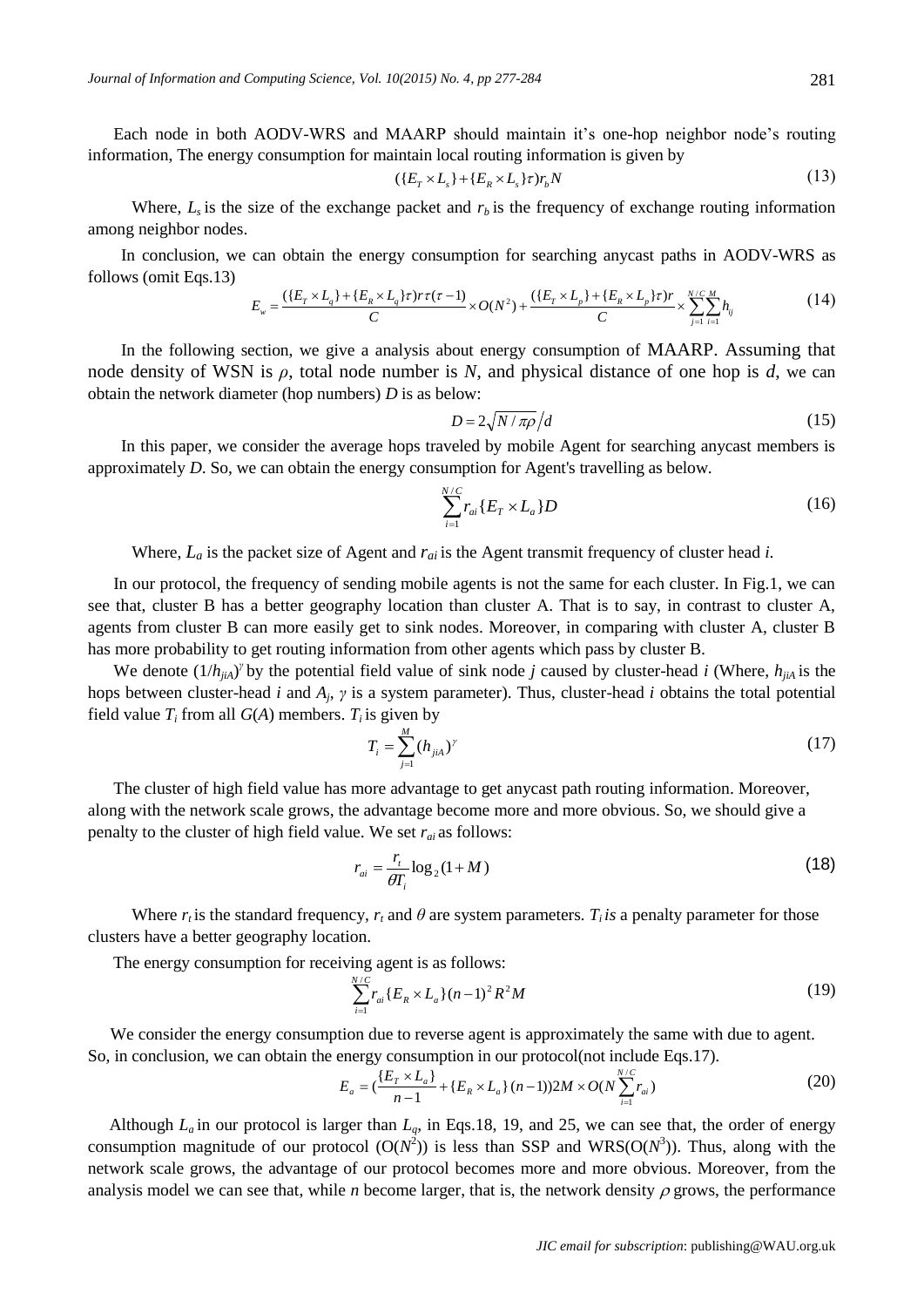of our protocols is better than SSP and WRS.

 In this paper, the Agent transmit frequency of each cluster head is different. As figure 3.7 shown, we can see that cluster B is easier than cluster A to find a base station, and Agent from other clusters have more chance to pass by cluster B and inform it's routing information. We consider that base station *j* give cluster head *i* potential fields, and the value is (1/*hjiA*) *γ* . Where, *hjiA* is the hop number from cluster head *i* to *Aj*, and *γ* is a empirical parameter. So, cluster head *i* get the value of potential fields from *G*(*A*) is as below:

$$
T_i = \sum_{j=1}^{M} (1/h_{jik})^{\gamma}
$$
 (21)

 Clearly, the cluster-head which having a bigger fields value has more chance to acquire routing information. Moreover, with the enlargement of the network scale, the chance is still increasing. So, we can give the cluster-head which having a bigger fields a smaller Agent sending frequency (*rai*). We set *rai* as below:

$$
r_{ai} = \frac{r_t}{\theta T_i} \log_2(1+M) \tag{22}
$$

Where,  $r_t$  is *a* standard frequency;  $T_t$  *is* a penalty parameter for those clusters have a better geography location.

The energy consumption for receiving mobile Agent is calculated as below:

$$
\sum_{i=1}^{N/C} r_{ai} \{ E_R \times L_a \} \tau D \tag{23}
$$

Reverse mobile agents will be created only mobile agents successfully arrive at destination. Assuming that, the arrival rate is *α*, the energy consumption for searching routing in MAARP can be calculated as below:

$$
E_a = \frac{(1+\alpha)\{E_T \times L_a\}}{d\sqrt{\pi \rho}} + \frac{\{E_R \times L_a\}\tau}{d\sqrt{\pi \rho}} \times O(\sqrt{N} \sum_{i=1}^{N/C} r_{ai})
$$
(24)

For mobile Agent need carry data dictionary, the packet size of  $L_a$  is larger than both  $L_q$  and  $L_p$ . However, from Eqs.24, we can see that, the order of magnitude is different (MAARP is  $O(N^{\frac{3}{2}})$ , and AODV-WRS is  $O(N^2)$ ). So, MAARP will hold the advantage while the network size is increasing. Furthermore, while network density  $\rho$  is increasing, that means, the number of average neighbor nodes  $\tau$  ( $\tau = \pi d^2 \rho - 1$ ) is increasing, in comparison with AODV-WRS's order of magnitude( $O(\tau^3)$ ), MAARP is less (the order of magnitude of the first item in Eqs.24 is  $O(\tau^{-1/2})$ , and the second item is  $O(\tau^{1/2})$ ). So, in comparison with AODV-WRS, MAARP hold the advantage while the network density is increasing.

## **4. Experiments and Analysis**

The problem

In this section, we take AODV-WRS as the comparison algorithm and discuss the performance of AODV-WRS. We set WSN in a rectangle area. The parameters are shown in table.1.

| 0.005<br>192 <sub>b</sub><br>$-a$<br>160 <sub>b</sub><br>12H <sub>2</sub><br>40m<br>பா<br>w |  | ____ |  |
|---------------------------------------------------------------------------------------------|--|------|--|
|                                                                                             |  |      |  |
|                                                                                             |  |      |  |
| 1024B<br>2H <sub>2</sub><br>M<br>$-a$<br>JIIL                                               |  |      |  |

Table.1:Parameter setting in WSN

We set monitoring event rate  $r_e$ =0.12HZ, vary nodes number  $N(30-210)$  and the rectangular area correspondingly (keep  $\rho$ =0.005). The result of the energy consumption for searching route in AODV-WRS and MAARP are shown in Fig.2.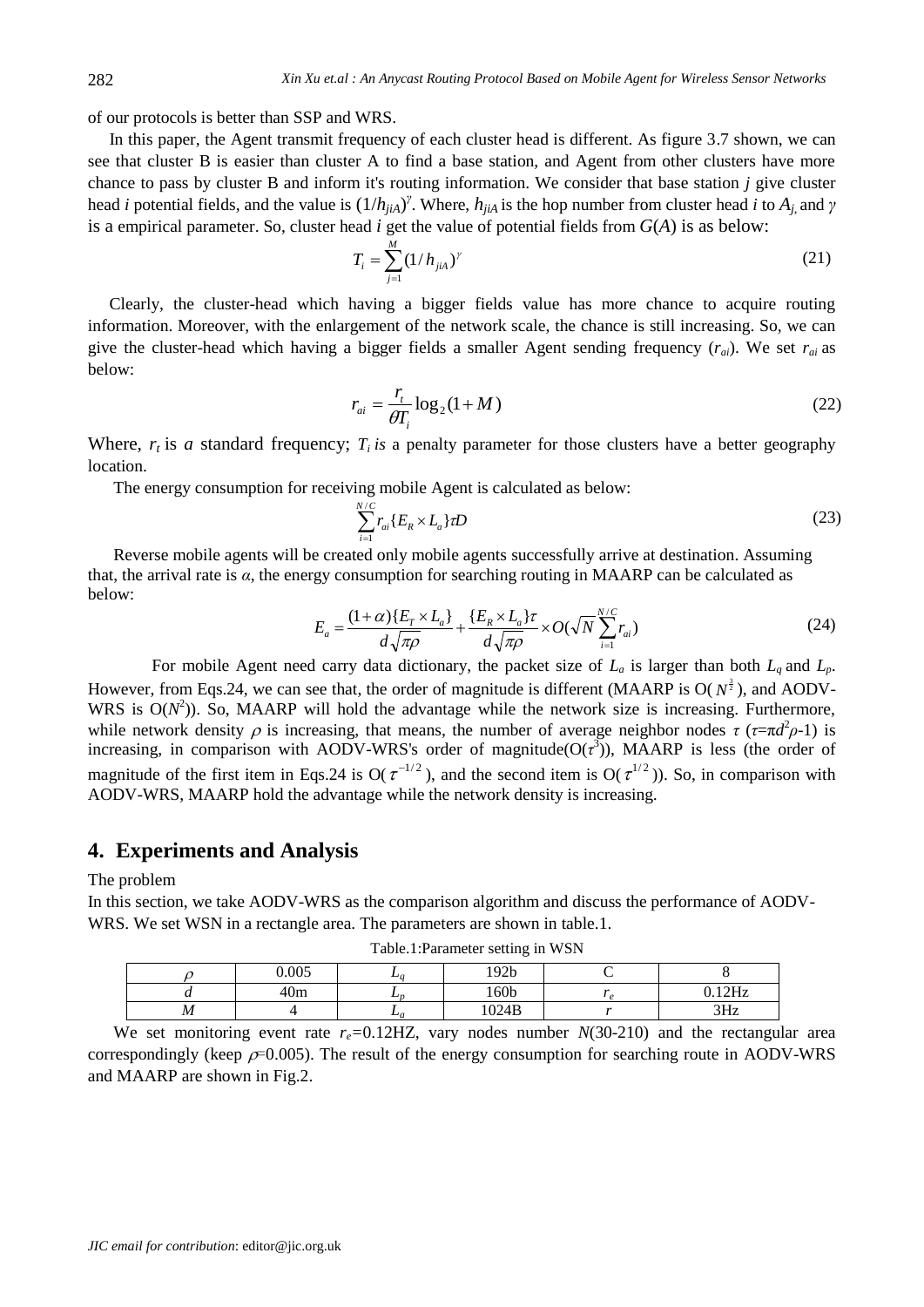

Fig. 2: Node number and energy consumption ( $\rho$ =0.005).

Fig.2 show that, while the network scale is not large, the energy consumption of MAARP is even higher than AODV-WRS, the fist reason is the size of  $L_a$  in MAARP is larger than  $L_a$  and  $L_p$ ; and the second reason is that searching route rate *r<sup>t</sup>* (3Hz) in MAARP exceeds AODV-WRS (0.12Hz). But, while the network scale grows, for the order of magnitude of MAARP  $(O(N^{\frac{3}{2}}))$  is less than AODV-WRS  $(O(N^2))$ , experiment data show that the performance of MAARP is better than AODV-WRS.

We keep nodes number  $N=210$ , and vary the network density  $p=0.001~0.005$  (vary network area correspondingly). The energy consumption in AODV-WRS and MAARP are shown in Fig.3.



Fig. 3: Node number and energy consumption ( $\rho$ =0.005~0.035).

Fig.3 show that, while the network scale grows, node density  $\rho$  grows correspondingly, the energy consumption for receiving grows sharply. Thus, the disadvantage of demand-driven routing scheme becomes obvious. For we don't use flooding scheme in our protocol, in comparing with demand-driven routing protocols, experiment data show that our protocol has a better performance.

In contrast to single path scheme in SSP, It needs to maintain multi anycast routing paths in WRS scheme which leads to more energy consumption. But on of advantages of WRS is that it can balance data flow and energy consumption10. We only discuss the total system energy consumption, not to discuss the character of energy balancing in the above experiments. So, our experiments data don't reflect the advantage of energy balancing in both on-demand driven anycast routing protocols based on WRS scheme and our protocol (also use WRS scheme), this will be our later research work.

# **5. Conclusion**

In this paper, we propose an anycast routing protocol based on mobile agent for WSN in this paper. In our protocol, cluster heads are responsible for searching anycast members routing information by mobile agents and establish an anycast routing table. Energy consumption models of demand-driven anycast routing protocol and our protocol are also presented, experiments data show that in contrast to demand-driven anycast routing protocols, our protocol has a better performance of system energy consumption in a largescale or high-density networks.